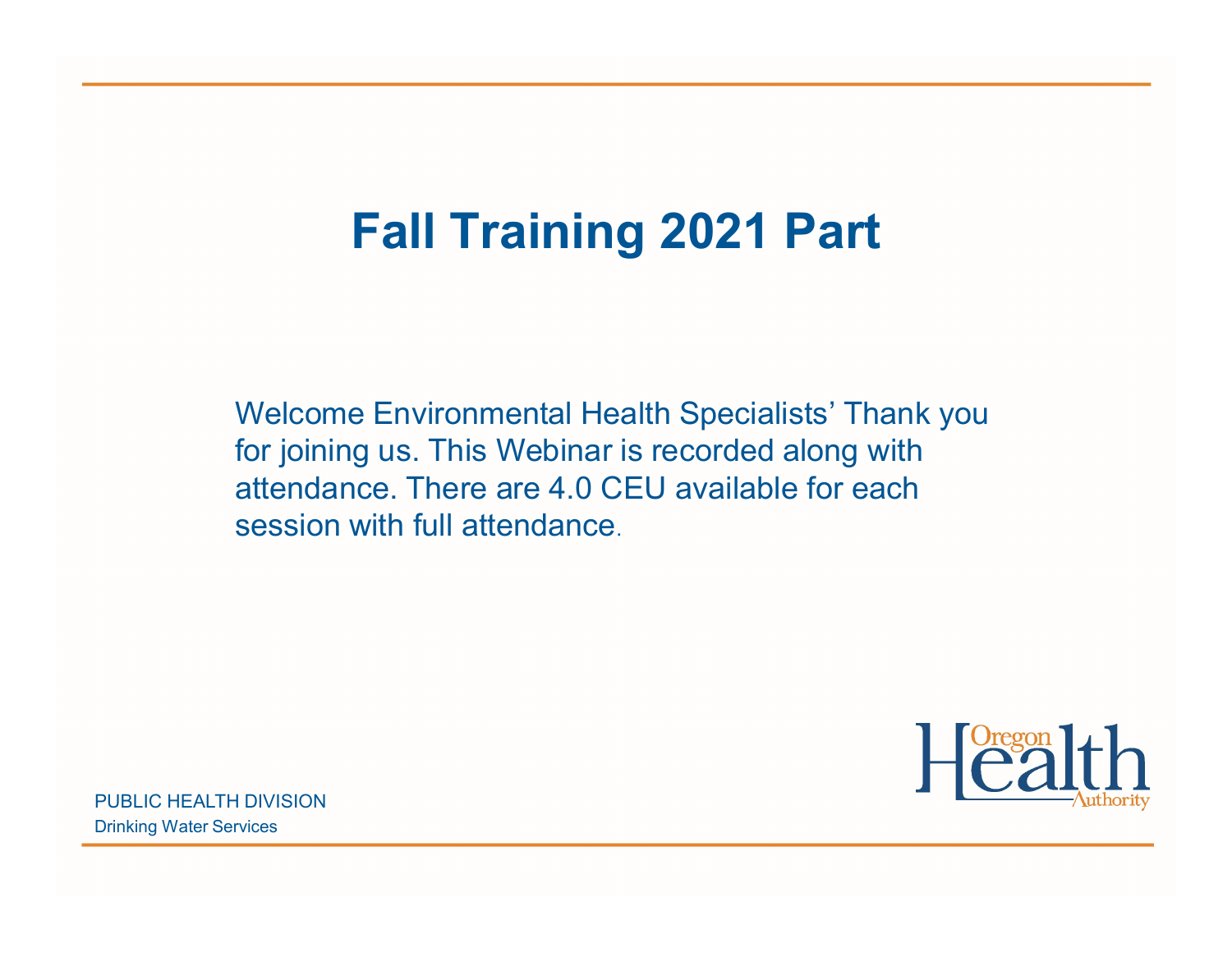## Oregon Drinking Water Services Fall 2021 Webinar Agenda

| <b>Oregon Drinking Water Services Fall 2021 Webinar Agenda</b> |                                                                        |                            |                                                                                                             |
|----------------------------------------------------------------|------------------------------------------------------------------------|----------------------------|-------------------------------------------------------------------------------------------------------------|
| <b>Time</b>                                                    | <b>Topic</b>                                                           | <b>Presenter</b>           | <b>Content examples</b>                                                                                     |
| 10:00-10:20                                                    | <b>DWS Program update</b>                                              | Dave<br>Emme               | <b>Drinking Water Services Hot Topics</b>                                                                   |
| 10:20-10:50                                                    | <b>Circuit Rider program</b>                                           | <b>Marlin</b><br>Gochour   | PWS eligibility, method of request from regulator                                                           |
| 10:50-11:30                                                    | Disinfection biproducts (DBP's)                                        | Jay<br><b>MacPherson</b>   | Monitoring requirements, what are DBP's, how are they reduced.                                              |
| 11:30-12:00                                                    | <b>Drought related issues</b><br><b>Emergency Response</b>             | Chantal<br>Wikstrom        | Provide brief overview of drought situation, regulator<br>communications, smart sheets, various emergencies |
| $12:00-1:00$                                                   | <b>Lunch Break</b>                                                     |                            |                                                                                                             |
| $1:00-1:30$                                                    | <b>Survey Deficiencies</b>                                             | Kari<br><b>Salis</b>       | Follow-up and enforcement process.                                                                          |
| $1:30-2:00$                                                    | Newly discovered public water system, new<br>source, or infrastructure | <b>Daniel</b><br>Hough     | What is needed from regulators: forms and point of contact for<br>inventory and plan review.                |
| $2:00 - 2:30$                                                  | Wildfire resources, VOC data                                           | <b>Russ</b><br>Kazmierczak | Impacts of VOC's,<br>Partner systems affected in 2020 Wildfire event                                        |
| $2:30-3:00$                                                    | <b>Short Quiz</b>                                                      | <b>Samina</b><br>Panwhar   | Several Topics from each DWS unit                                                                           |



Drinking Water Services

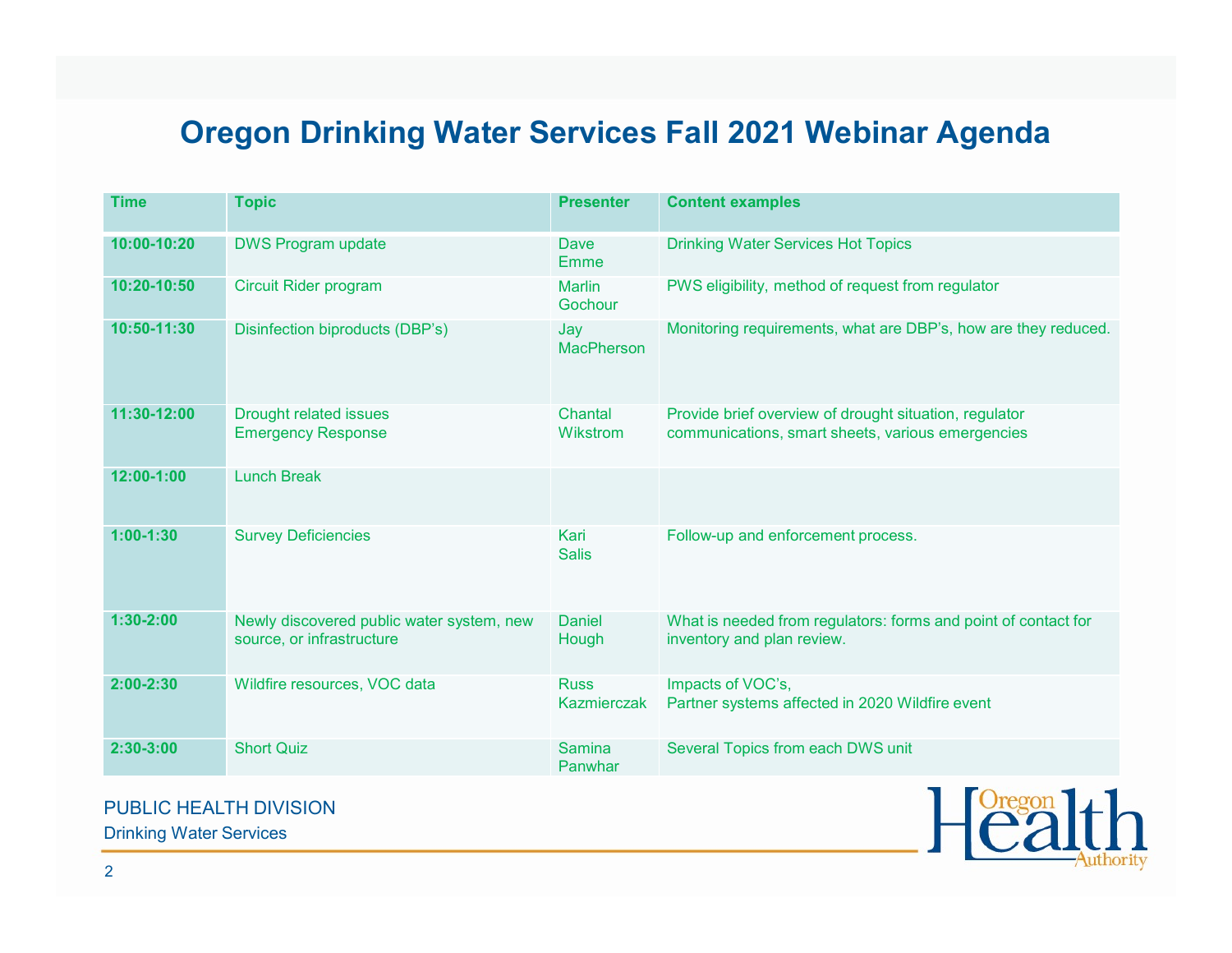## Webinar interaction is encouraged

- **Webinar interaction is encouraged**<br>• Please use the side chat bar for questions and comments. You may<br>address the question or comment to a specific presenter or to the<br>whole group. We will answer as we are able. The quest address the question or comment to a specific presenter or to the whole group. We will answer as we are able. The question, comments and responses will be available after the webinar, names will not be included. **Webinar interaction is encouraged**<br>• Please use the side chat bar for questions and comments. You may<br>address the question or comment to a specific presenter or to the<br>whole group. We will answer as we are able. The quest • Please use the side chat bar for questions and comments.<br>
address the question or comment to a specific presenter or<br>
whole group. We will answer as we are able. The question,<br>
comments and responses will be available af
- finish their presentations and at in the last session of the webinar.
-